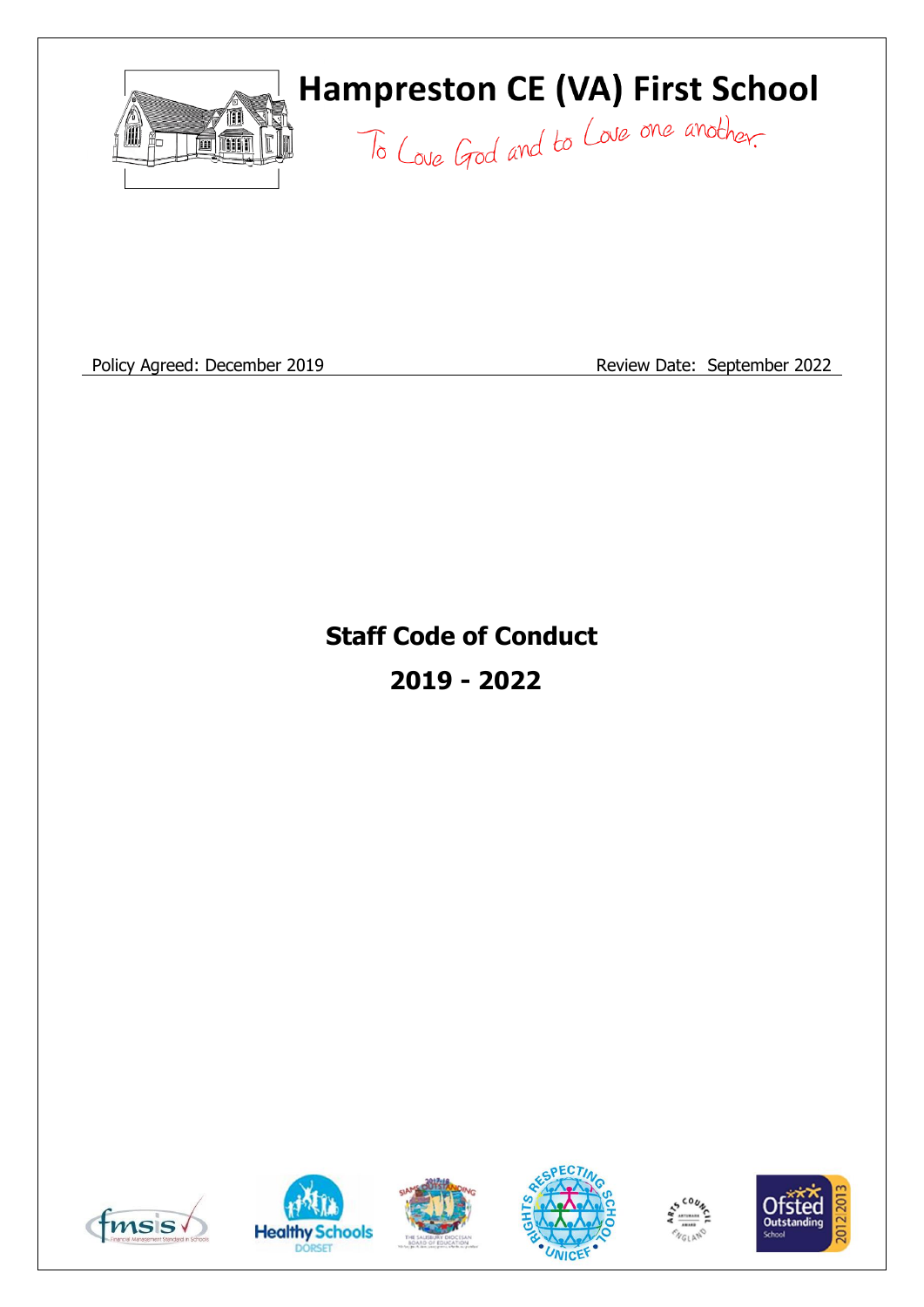# **To be read in conjunction with the national guidance: 'Guidance for safer working practice for those working with children and young people in education settings - October 2015'.**

# **1. Definition**

1.1. References made to 'child' and 'children' refer to children and young people under the age of 18 years. However, the principles of the document apply to professional behaviours towards all pupils, including those over the age of 18 years. 'Child' should therefore be read to mean **any pupil** at the education establishment.

1.2. References made to adults and staff refer to all those who work with children in an educational establishment, in either a paid or unpaid capacity.

1.3. The term 'allegation' means where it is alleged that a person who works with children has:

- behaved in a way that has harmed a child, or may have harmed a child;
- possibly committed a criminal offence against or related to a child; or,
- behaved towards a child or children in a way that indicates they may pose a risk of harm to children.

## **2. Introduction**

2.1. Schools have a legal duty to create and maintain a safe learning environment for children. A staff Code of Conduct is a **mandatory** requirement as described in the DfE statutory guidance: 'Keeping Children Safe in Education 2018.

2.2. The school seeks to provide a safe and supportive environment which secures the well-being and very best outcomes for children in our care. The following code draws together existing laws, regulations and conditions of service designed to protect the interests of staff and volunteers and the children with whom they work and this has been agreed following consultation with recognised trade unions and is recommended for adoption.

2.3. Staff should be aware that a failure to comply with this code could result in disciplinary action including dismissal.

#### **3. Purpose and Scope**

3.1. All staff and volunteers working in a school setting have a legal and moral duty to keep children safe and protect them from harm. Staff should ensure they do not put themselves in situations in which allegations of abuse or inappropriate behaviour could be made.

3.2. This code applies to all adults working in schools whatever their position, role or responsibilities.

3.3. All staff have a responsibility to be aware of systems within their school which support safeguarding, which should be explained as part of staff induction and through regular staff training.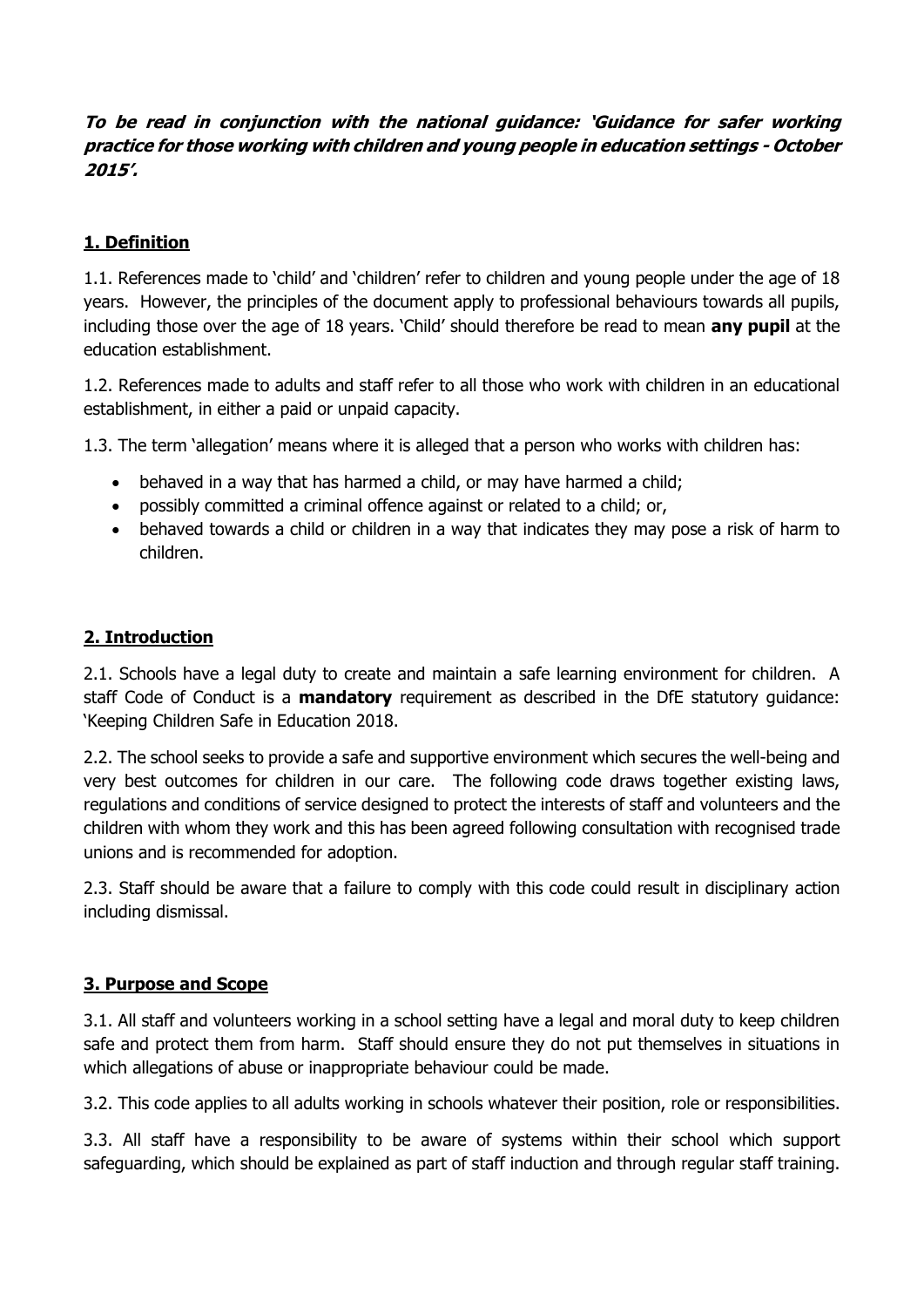3.4. The code should be read in conjunction with the relevant statutory and other guidance documents issued nationally or by the DfE and Home Office as well as other related school policies (see **Appendix 1** of this policy).

3.5. This code cannot cover every eventuality. Its purpose is to show the standard expected of staff but it does not replace the general requirements of the law.

3.6. All staff employed under Teachers' Terms and Conditions of Employment have a statutory obligation to adhere to the 'Teachers' Standards 2012' and in relation to this code, Part 2 of the Teachers' Standards - Personal and Professional Conduct which this code supplements.

3.7. It is recognised that the vast majority of adults who work with children act professionally and aim to provide a safe and supportive environment which secures the well-being and very best outcomes for children in their care. Achieving these aims is not always straightforward, as much relies on child and staff interactions where tensions and misunderstandings can occur. This code aims to reduce the risk of that.

## **4. Core Principles**

4.1. The welfare of the children is paramount.

4.2. Staff are responsible for their own actions and behaviour and should seek to avoid any conduct that would lead any reasonable person to question their motivation or intentions.

4.3. Staff should dress appropriately at all times for the tasks they undertake and ensure they promote a positive and professional image.

4.4. Staff should apply the same professional standards regardless of culture, disability, gender, language, racial origin, religious belief and sexual orientation.

4.5. Staff should not consume or be under the influence of alcohol or substances, including prescribed medication that may affect their ability to care for children.

4.6. Staff should be aware that breaches of the law and other professional guidelines could result in disciplinary action being taken against them, criminal action and/or other proceedings including barring by the Disclosure & Barring Service (DBS) from working in regulated activity, or for acts of serious misconduct, prohibition from teaching by the National College of Teaching & Leadership (NCTL).

4.7. Staff and managers should continually monitor and review practice to ensure this guidance is followed and should understand their responsibilities to safeguard and protect children.

4.8. Staff should discuss and/or take advice promptly from their line manager or another senior member of staff over any incident which may give rise to concern.

4.9. Records should be made of any incident and decision made or where further actions have been agreed, in accordance with school policies and confidentiality.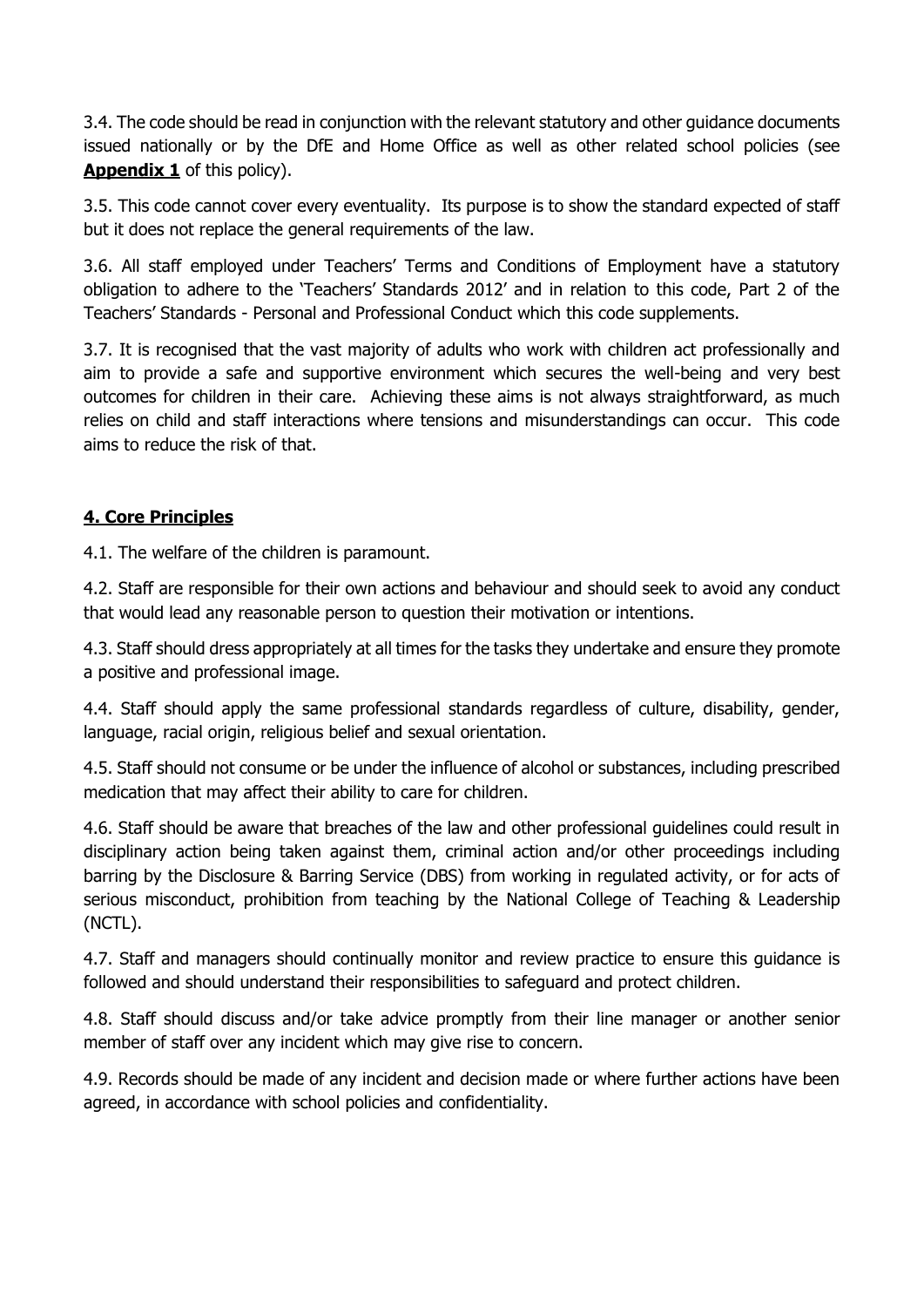4.10. All staff should know the school's Designated Safeguarding Lead and be familiar with local child protection arrangements, arrangements for managing allegations against staff, whistleblowing procedures and their Local Safeguarding Children Board (LSCB) procedures.

4.11.Staff should be aware of and comply with the school's financial and administrative regulations and any other procedure manuals.

# **5. Conduct and Behaviour**

5.1. All staff who work in a school setting are in a position of trust in relation to individuals in their care and so must adopt high standards of personal integrity and conduct and behave in such a way that does not compromise their position, both within and outside of the workplace, or the safety and/or welfare of children and young people.

5.2. Staff should be aware that it is a criminal offence (Sexual Offences Act 2003: abuse of a position of trust) to engage in sexual activity with a pupil under the age of 18.

5.3. Teachers are expected to demonstrate consistently high standards of personal and professional conduct in accordance with the minimum professional Teaching Standards.

5.4. Staff should never make (or encourage others to make) unprofessional comments or use physical force as a form of punishment.

5.5. Staff should always adhere to the school's policies on Behaviour Management and Use of Reasonable Force.

5.6. Staff should not use any information obtained in the course of their employment for personal gain or benefit. Nor should they pass it on to others who might use it in such a way.

# **6. Equality Issues**

6.1. All staff should adhere to the school's Equal Opportunities Policy, in addition to the requirements of the law.

6.2. All adults and children at the school have a right to be treated at all times with fairness, equality and without discrimination.

#### **7. Employment Matters**

7.1. All staff involved in recruitment and selection processes should ensure that appointments are made on the basis of merit, without discrimination and in accordance with the school's recruitment and selection policy and procedure.

7.2. Any staff involved in tendering processes should ensure that these are made on the basis of merit.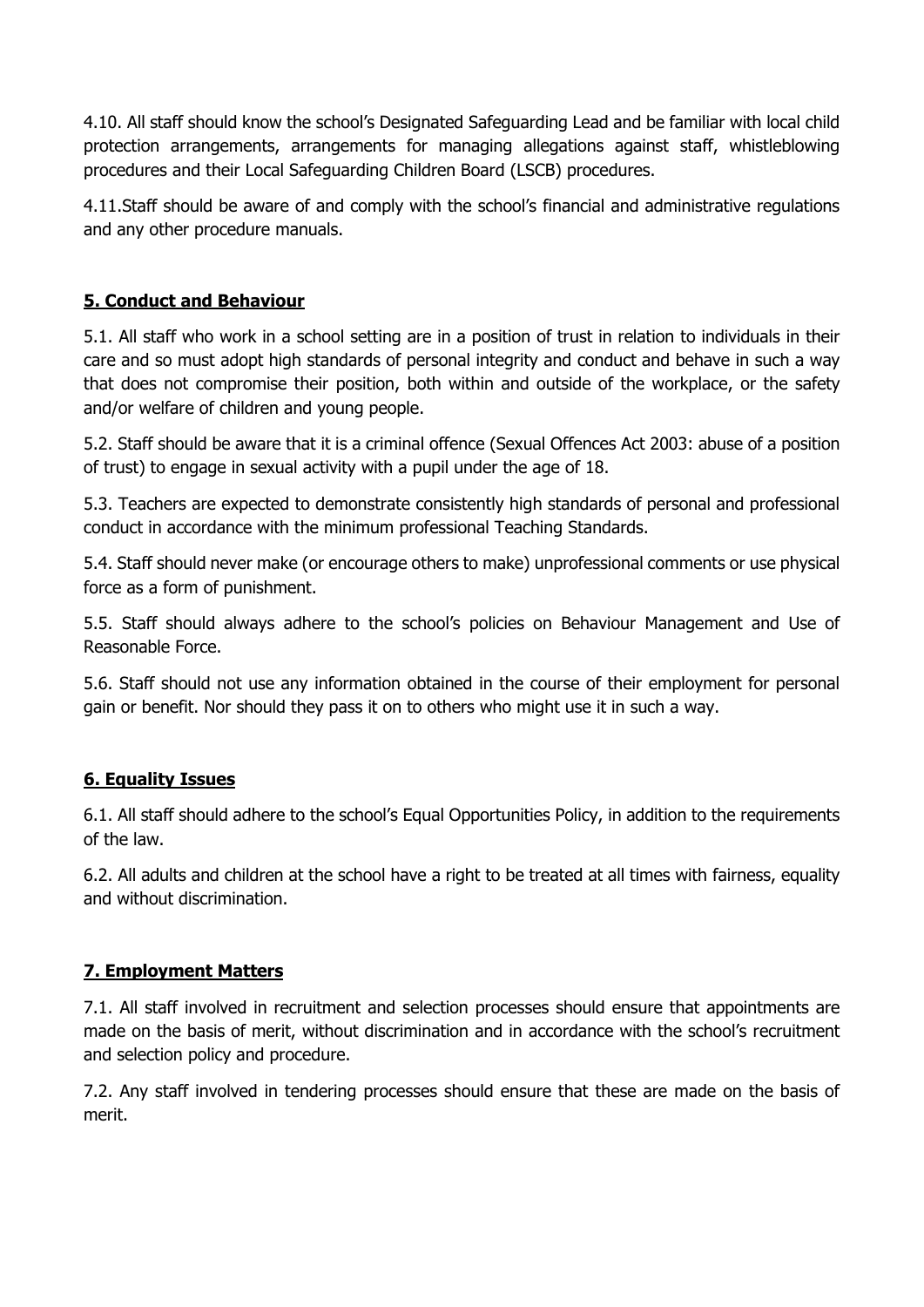7.3. No member of staff should be involved in any appointment or decision relating to discipline, promotion, or pay adjustments for any individual who is a relative or with whom they are in a close personal relationship.

7.4. All relationships of a business or private nature with external contractors, or potential contractors, should be made known to the Headteacher or the Chair of Governors (if the Headteacher).

## **8. Public Duty and Private Interest**

8.1. Staff should not put themselves in a position where their duty to the school and their private interests conflict.

## **9. Other Employment/Private Work**

9.1. Any external work undertaken must not bring the school into disrepute or conflict with the school's interest.

9.2. Any copyright created by a member of staff during their employment with the school becomes the property of the school.

# **10. Safeguarding**

10.1. Staff have a duty to safeguard pupils/students from:

- physical abuse
- sexual abuse
- emotional abuse
- neglect

10.2. The duty to safeguard children and young people includes the duty to report child welfare concerns to the school's Designated Safeguarding Lead (DSL),

10.3. Staff should be aware of and adopt the recommended procedures and best practice guidance outlined in the national Guidance for Safer Working Practice for those working with children and young people in education settings (October 2015).

10.4. Staff should be aware of and follow the statutory responsibilities outlined in Keeping Children Safe in Education.

10.5. Staff should be aware of the risks to children from radicalisation and being drawn into terrorism as outlined in the Prevent Duty guidance.

#### **Guidance for Safer Working Practice**

This document will be used to support the Code of Conduct and as such may be referred to in any disciplinary proceedings.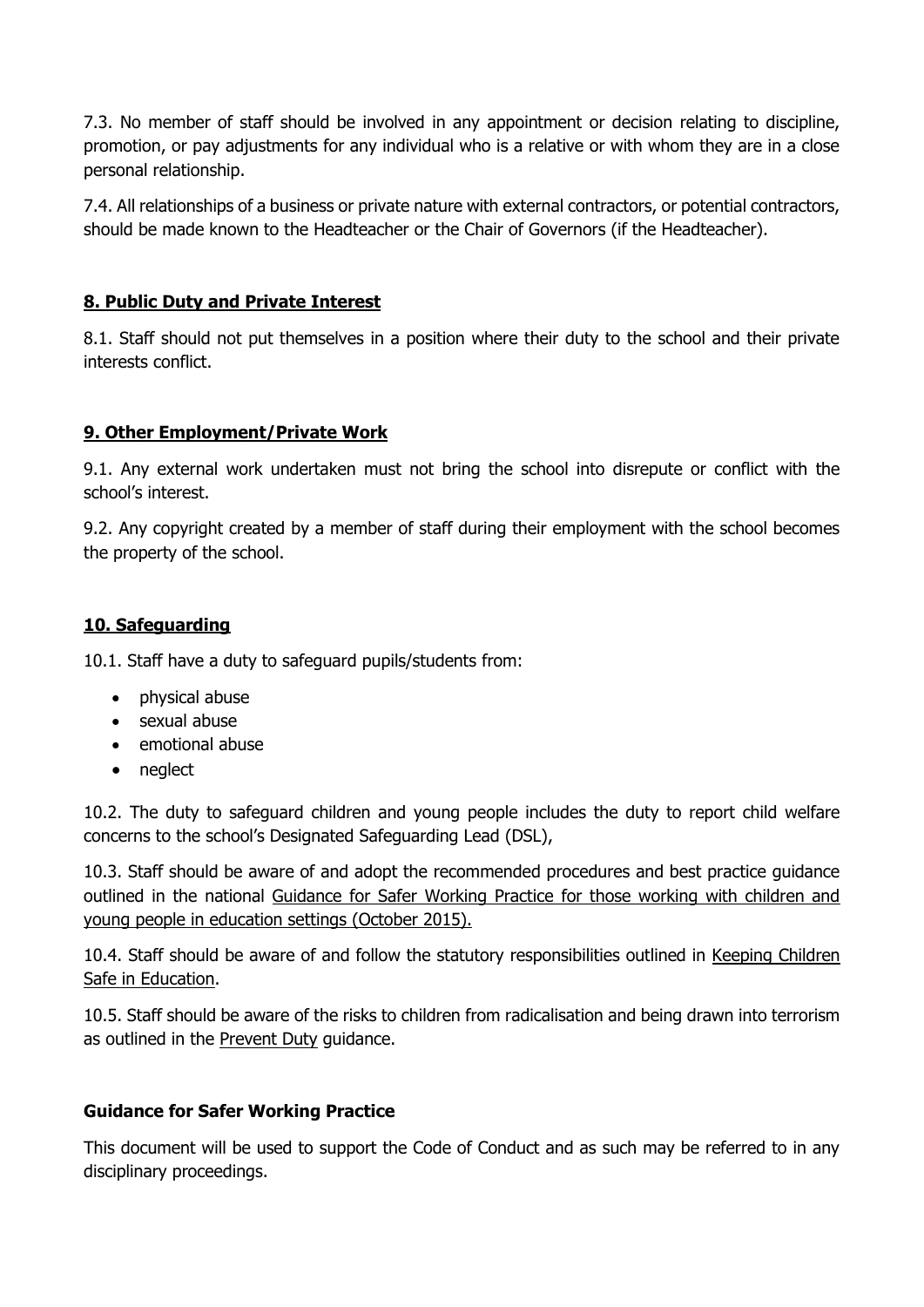Staff should read this document in conjunction with this code.

#### **Keeping Children Safe in Education**

This document sets out the statutory duties schools must follow and includes guidance on mandatory reporting requirements. It is advised that this is read alongside **Working Together to Safeguard Children**.

Staff should ensure they understand and are familiar with their responsibilities and where this includes mandatory reporting expectations they understand their role any locally agreed procedures for reporting, such as informing the Designated Safeguarding Lead.

Staff should be aware of the personal reporting duty with regard to known cases of female genital mutilation (FGM). Supplementary to Keeping Children Safe in Education, staff can obtain further guidance in the '**Mandatory Reporting of Female Genital Mutilation – procedural information**' document.

Staff should refer any concerns about another member of staff to the Headteacher, or if the concern is about the Headteacher to the Chair of Governors or equivalent.

Staff should raise concerns of poor or unsafe practice or potential failures in safeguarding, using the school's whistleblowing policy.

#### **Prevent Duty**

Under section 26 of the Counter-Terrorism and Security Act 2015, staff must have 'due regard to the need to prevent people from being drawn into terrorism'

Staff should refer any concerns regarding radicalisation to the school's Designated Safeguarding Lead or a senior member of staff, following the school's normal safeguarding procedures.

Relevant staff should understand when it is appropriate to make a referral to the Channel programme, a mechanism for schools to make referrals if they are concerned that an individual might be vulnerable to radicalisation.

Staff should ensure they have undertaken some form of Prevent awareness training

#### **11. Financial inducements, gifts, hospitality and sponsorship**

11.1. Staff should not seek or receive preferential rates for themselves by virtue of their dealings on behalf of the school

11.2. Staff should ensure that gifts are declared if they are received.

11.3. Where staff provide gifts they should ensure they are of insignificant value and given to all children equally.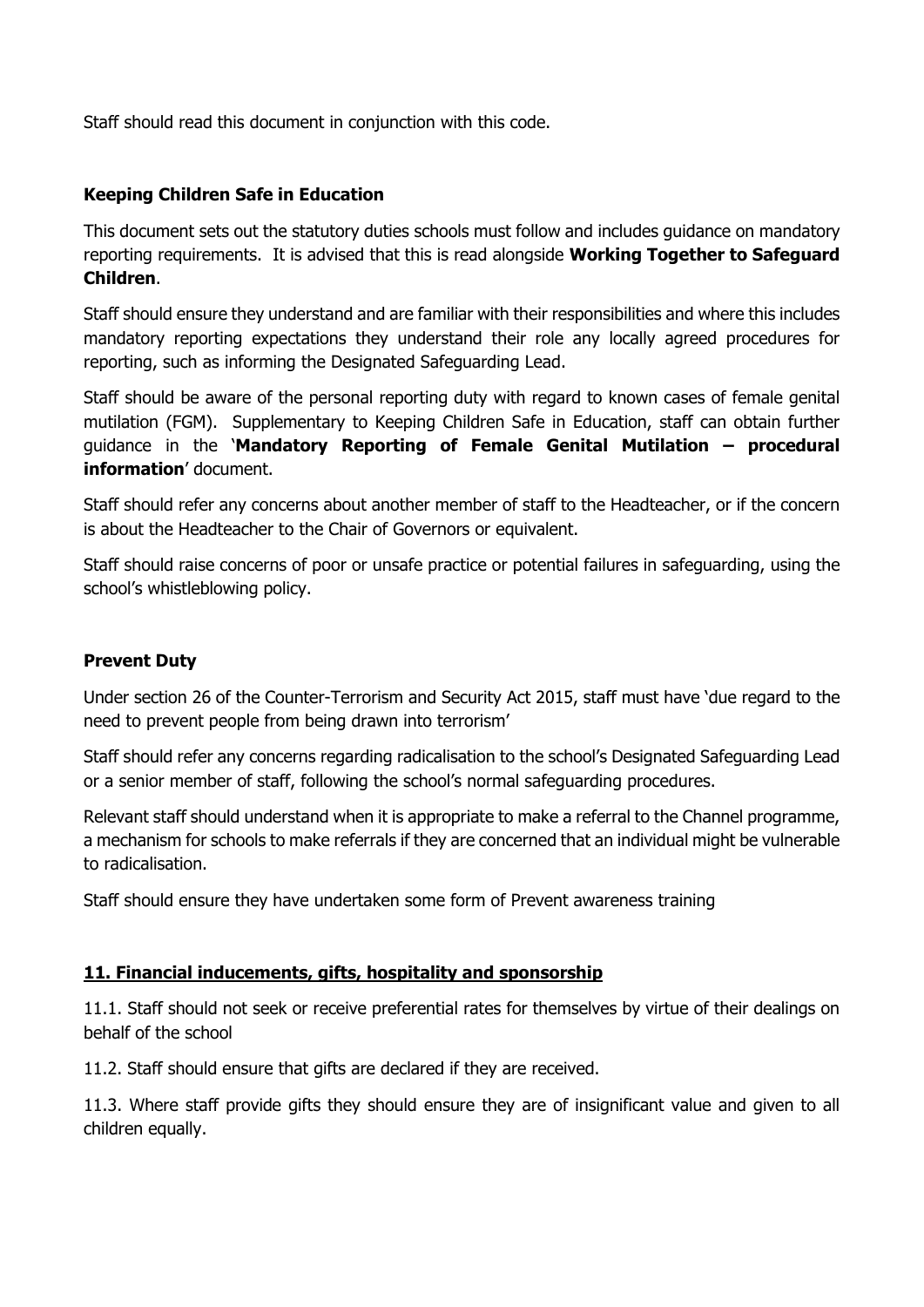## **12. Use of School Time and Facilities**

12.1. The school's property and facilities (e.g. stationary, computers, photocopiers, mobile phones) may only be used for school business unless permission for their private use has been granted.

## **13. Publication of Books/Articles**

13.1. Staff must consult with the Headteacher before publishing book, articles, letters, dissertations etc. where they are described as holding an appointment at the school.

## **14. Disciplinary Action**

14.1. All staff should be aware that a failure to meet these standards of behaviour and conduct may result in disciplinary action, including dismissal.